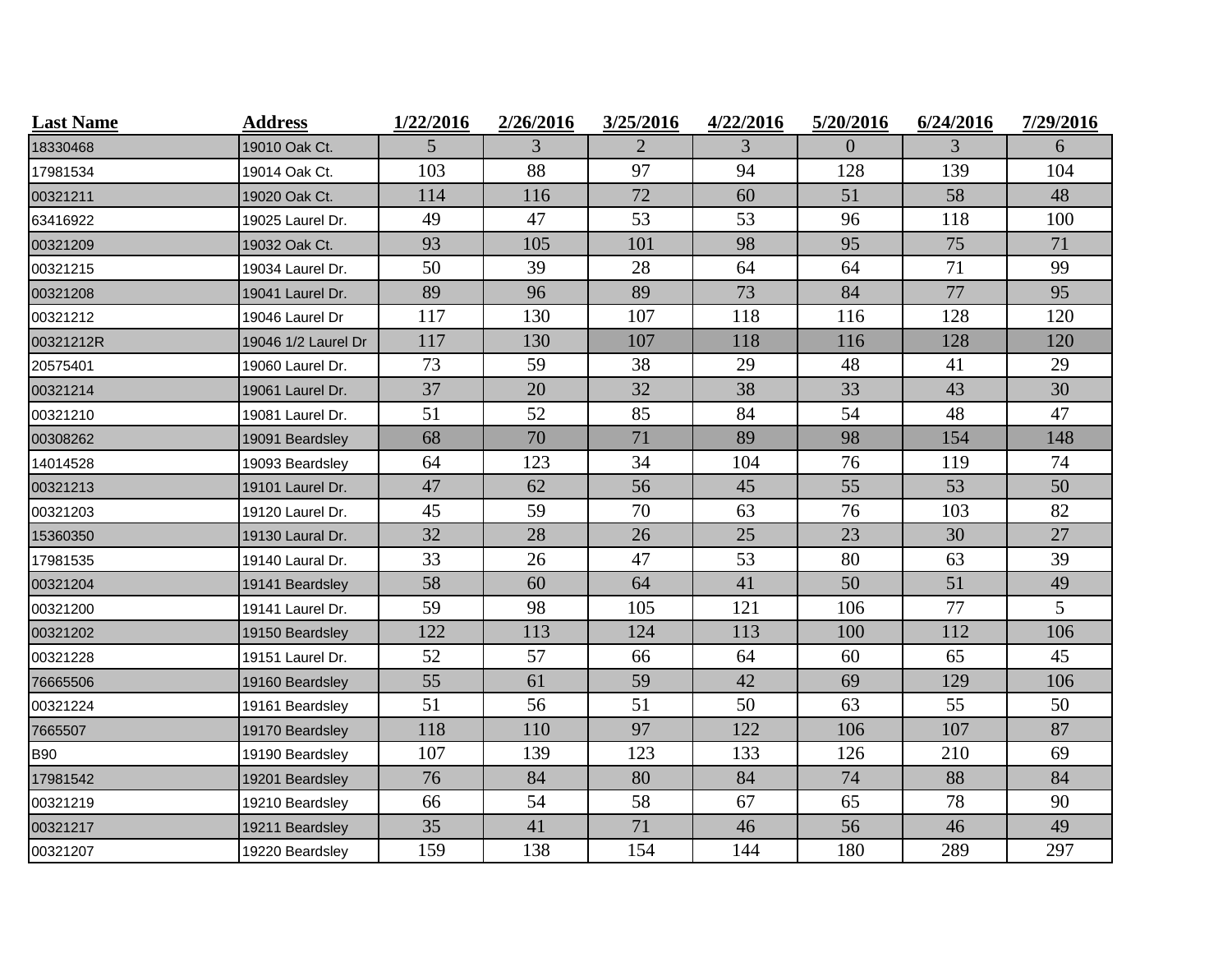| <b>Last Name</b> | <b>Address</b>  | 1/22/2016  | 2/26/2016  | 3/25/2016  | 4/22/2016      | 5/20/2016      | 6/24/2016  | 7/29/2016  |
|------------------|-----------------|------------|------------|------------|----------------|----------------|------------|------------|
| 00321206         | 19221 Beardsley | 33         | 40         | 40         | 40             | 25             | 37         | 36         |
| 00321205         | 19231 Beardsley | 84         | 69         | 75         | 89             | 128            | 101        | 113        |
| 15819940         | 19255 Beardsley | 53         | 101        | 107        | 80             | 105            | 95         | 99         |
| 00321218         | 19260 Beardsley | 70         | 80         | 78         | 69             | 61             | 64         | 70         |
| 15819941         | 19291 Beardsley | 82         | 71         | 69         | 66             | 71             | 89         | 92         |
| 14449781         | 19301 Beardsley | 47         | 43         | 43         | 47             | 48             | 44         | 40         |
| 14449781R        |                 | 47         | 43         | 43         | 47             | 48             | 44         | 40         |
| 15819942         | 19327 Beardsley | 162        | 129        | 133        | 187            | 315            | 475        | 291        |
| 321216           | 19331 Beardsley | 52         | 43         | 73         | 68             | 50             | 41         | 50         |
| 17981541         | 19350 Beardsley | 73         | 47         | 59         | 64             | 102            | 1517       | 117        |
| 14449733         | 19360 Beardsley | 133        | 107        | 123        | 160            | 125            | 147        | 141        |
| 58553719         | 19361 Beardsley |            |            |            | $\overline{0}$ | $\overline{0}$ | 5          | 20         |
| 14449733         | 19400 Beardsley | 103        | 65         | 98         | 80             | 105            | 110        | 404        |
| 00321201         | 19441 Madrone   | 153        | 99         | 75         | 102            | 88             | 199        | 117        |
| B50              | 19450 Beardsley | 64         | 85         | 71         | 80             | 84             | 95         | 106        |
| 21005458         | 19451 Beardsley | 83         | 78         | 85         | 96             | 124            | 131        | 179        |
| 21005455         | 19465 Madrone   | None       | None       | None       | None           | None           | None       | None       |
| 21005454         | 19468 Beardsley | 17         | 21         | 21         | 25             | 24             | 29         | 24         |
| 00321223         | 19471 Madrone   | 45         | 87         | 92         | 89             | 123            | 142        | 154        |
| M80              | 19480 Manzanita | 124        | 133        | 127        | 164            | 153            | 199        | 218        |
|                  | <b>XXXXX</b>    | <b>XXX</b> | <b>XXX</b> | <b>XXX</b> | <b>XXX</b>     | <b>XXX</b>     | <b>XXX</b> | <b>XXX</b> |
| 18330467         | 19495 Beardsley | 60         | 62         | 45         | 45             | 44             | 46         | 50         |
| M00              | 19500 Manzanita | 33         | 47         | 35         | 34             | 34             | 40         | 40         |
| M01              | 19501 Manzanita | 43         | 136        | 44         | 77             | 205            | 146        | 88         |
| <b>B05</b>       | 19505 Beardsley | 83         | 81         | 73         | 83             | 77             | 129        | 278        |
| B05R             | 19515 Beardsley | 83         | 81         | 73         | 83             | 77             | 129        | 278        |
| M10              | 19510 Manzanita | 76         | 63         | 74         | 85             | 103            | 99         | 107        |
| 17981539         | 19521 Manzanita | 105        | 112        | 110        | 122            | 135            | 136        | 146        |
| 17981539R        |                 | 105        | 112        | 110        | 122            | 135            | 136        | 146        |
| <b>B25</b>       | 19525 Beardsley | 95         | 69         | 99         | 150            | 190            | 113        | 109        |
| 17981538         | 19536 Manzanita | 189        | 168        | 128        | 111            | 68             | 36         | 52         |